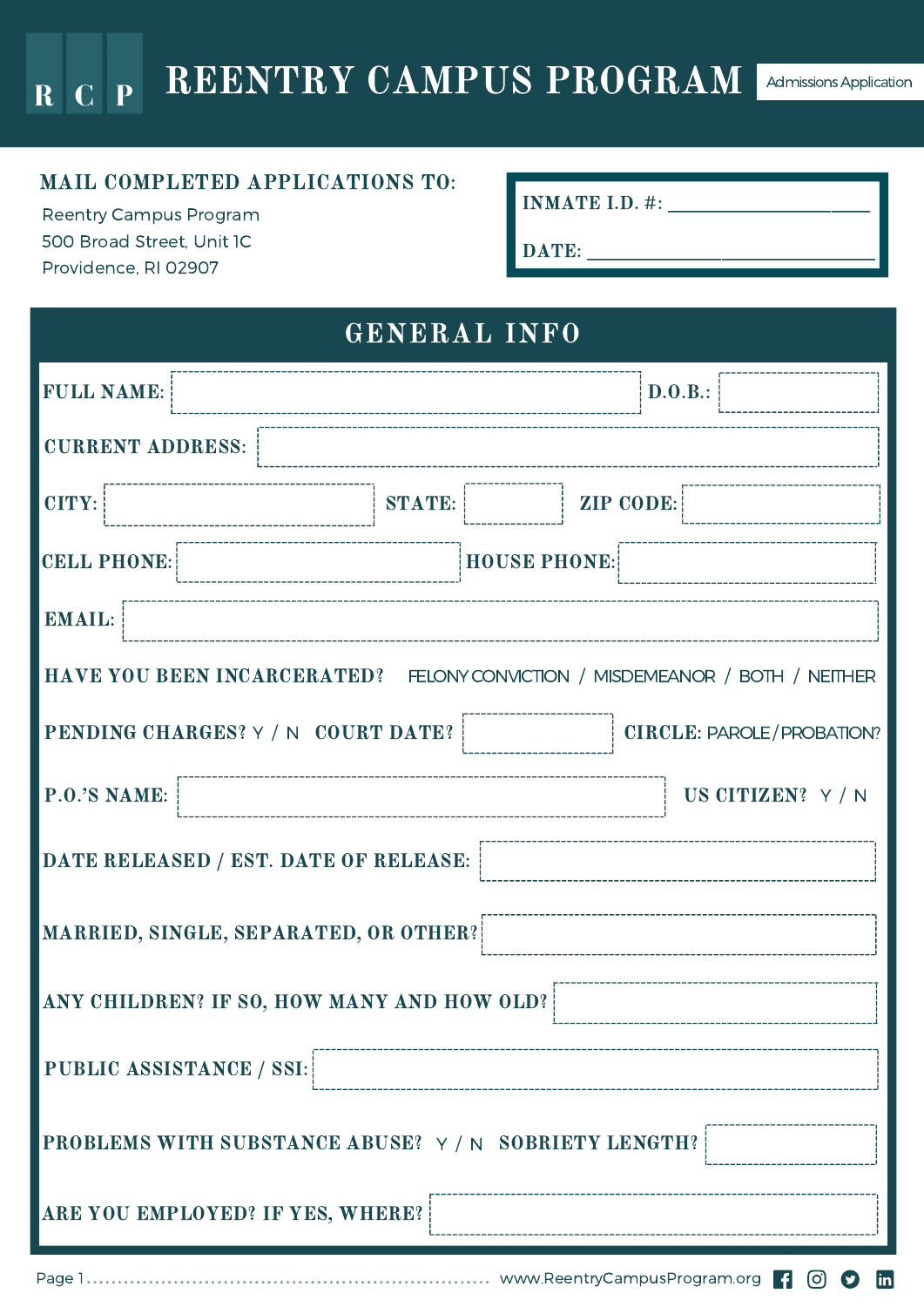REENTRY CAMPUS PROGRAM Admissions Application  $R C P$ 

EDUCATIONAL BACKGROUND

| GED? $Y / N$ HIGH SCHOOL NAME:                  |               |                    |                  |  |  |
|-------------------------------------------------|---------------|--------------------|------------------|--|--|
| HIGH SCHOOL ADDRESS:                            |               |                    |                  |  |  |
| CITY:                                           | <b>STATE:</b> |                    | ZIP CODE:        |  |  |
| <b>DATE STARTED:</b>                            |               | <b>DATE ENDED:</b> |                  |  |  |
| <b>DID YOU GRADUATE?</b>                        |               |                    |                  |  |  |
| <b>COLLEGE NAME:</b>                            |               |                    |                  |  |  |
| <b>COLLEGE ADDRESS:</b>                         |               |                    |                  |  |  |
| CITY:                                           | <b>STATE:</b> |                    | <b>ZIP CODE:</b> |  |  |
| <b>DATE STARTED:</b>                            |               | <b>DATE ENDED:</b> |                  |  |  |
| DID YOU GRADUATE?                               |               |                    |                  |  |  |
| IF NO, HOW MANY CREDITS<br>DO YOU HAVE?<br>GPA: |               |                    |                  |  |  |
| ANY PREVIOUS STUDENT LOANS IN DEFAULT?          |               |                    |                  |  |  |
| IF YES, WHAT COLLEGE?                           |               |                    |                  |  |  |

## REFERENCES

| <b>FULL NAME:</b> |                      |
|-------------------|----------------------|
| EMAIL:            | $ $ PHONE:           |
| OCCUPATION:       | <b>RELATIONSHIP:</b> |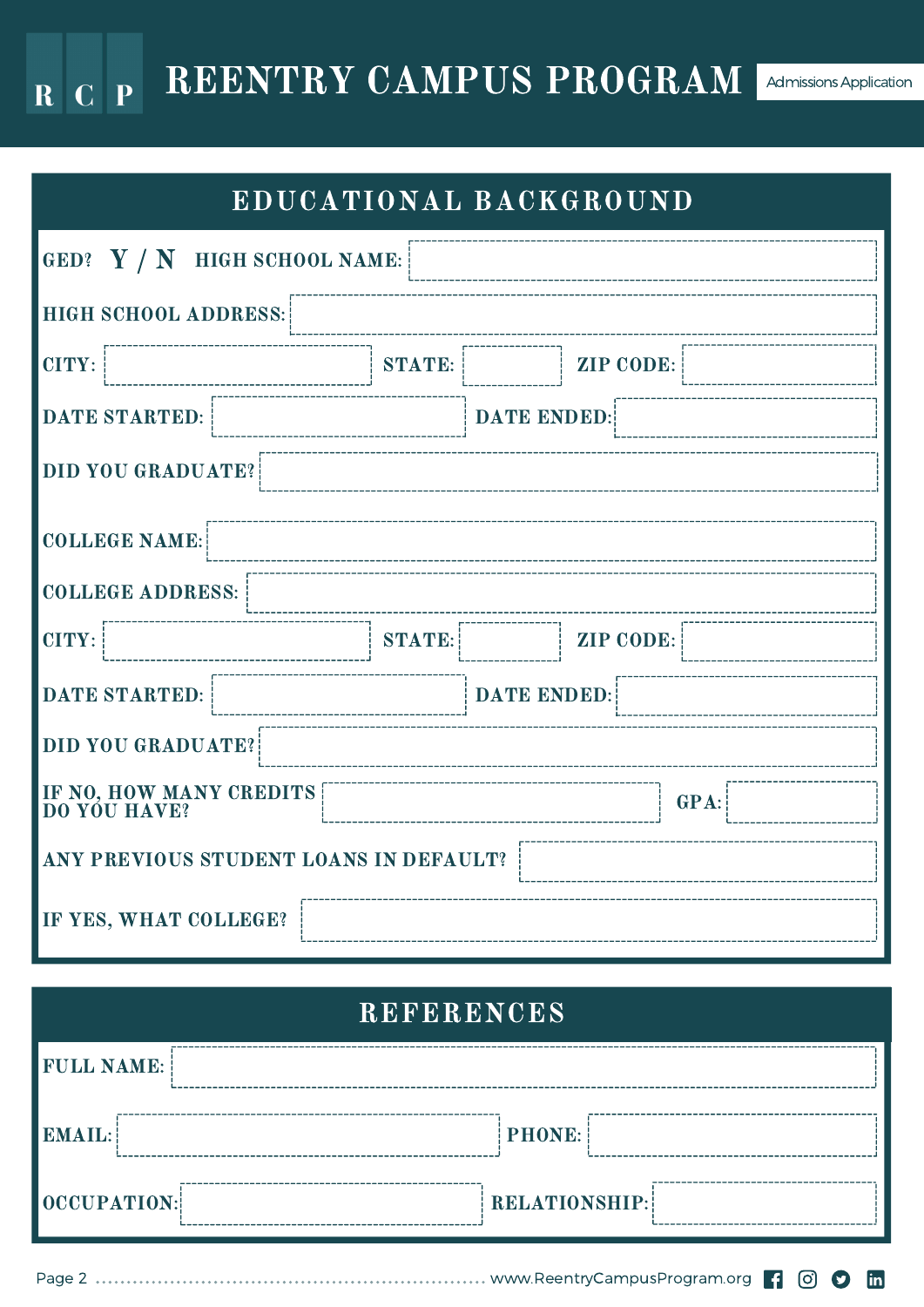### REENTRY CAMPUS PROGRAM Admissions Application  $R C P$

| <b>REFERENCES</b>                                                                                                              |                      |  |  |  |  |
|--------------------------------------------------------------------------------------------------------------------------------|----------------------|--|--|--|--|
| <b>FULL NAME:</b>                                                                                                              |                      |  |  |  |  |
| <b>EMAIL:</b>                                                                                                                  | <b>PHONE:</b>        |  |  |  |  |
| OCCUPATION:                                                                                                                    | <b>RELATIONSHIP:</b> |  |  |  |  |
| <b>FULL NAME:</b>                                                                                                              |                      |  |  |  |  |
| <b>EMAIL:</b>                                                                                                                  | <b>PHONE:</b>        |  |  |  |  |
| OCCUPATION:                                                                                                                    | RELATIONSHIP:        |  |  |  |  |
| ESSAY:<br>WHY DO YOU WANT TO JOIN THE REENTRY CAMPUS PROGRAM? PLEASE<br>INCLUDE YOUR INTENDED AREA OF STUDY, IF NOT UNDECIDED. |                      |  |  |  |  |
|                                                                                                                                |                      |  |  |  |  |
|                                                                                                                                |                      |  |  |  |  |
|                                                                                                                                |                      |  |  |  |  |
|                                                                                                                                |                      |  |  |  |  |
|                                                                                                                                |                      |  |  |  |  |
|                                                                                                                                |                      |  |  |  |  |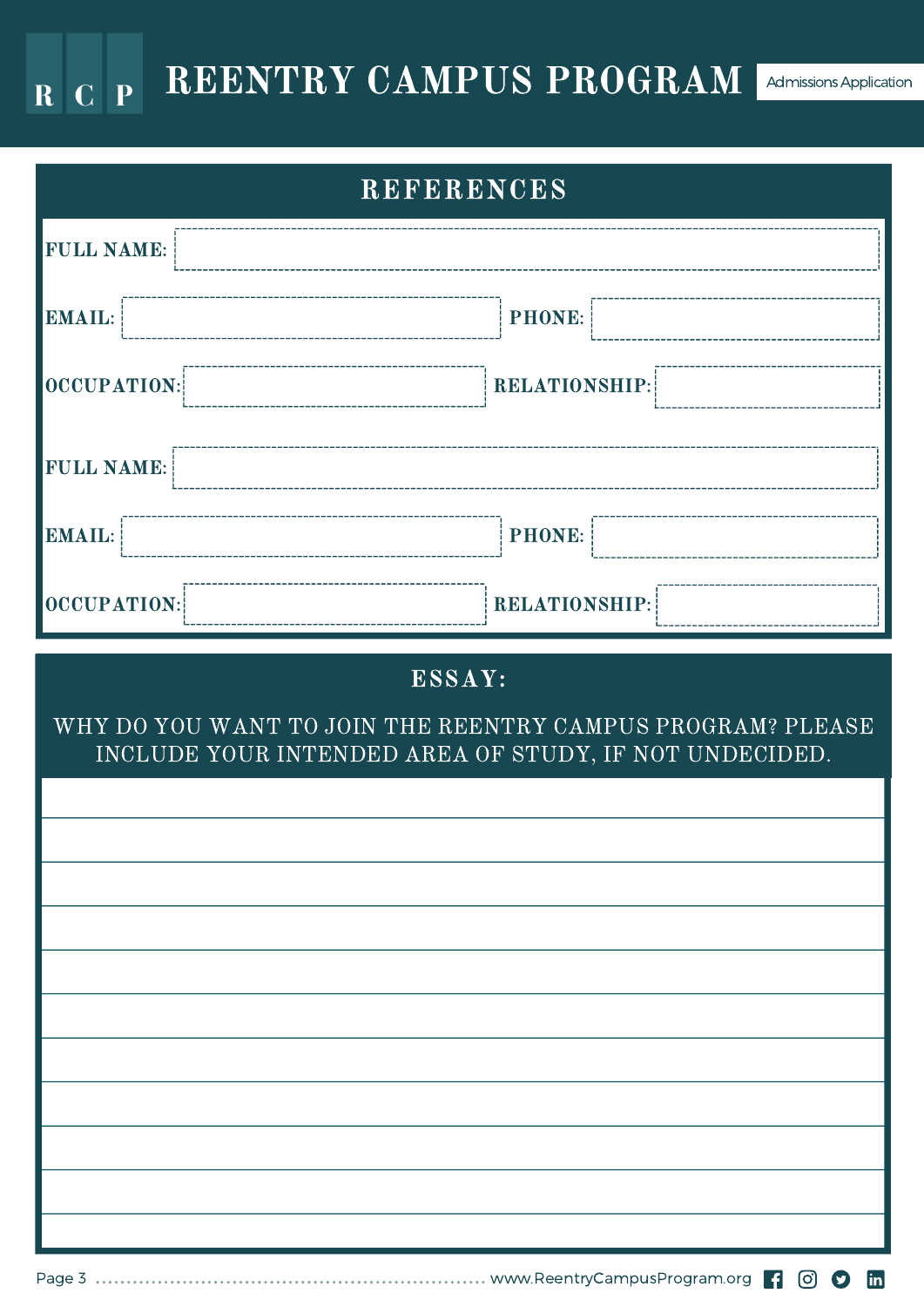

# ESSAY CONTINUED

Page 4 www.ReentryCampusProgram.org | 0 0 m